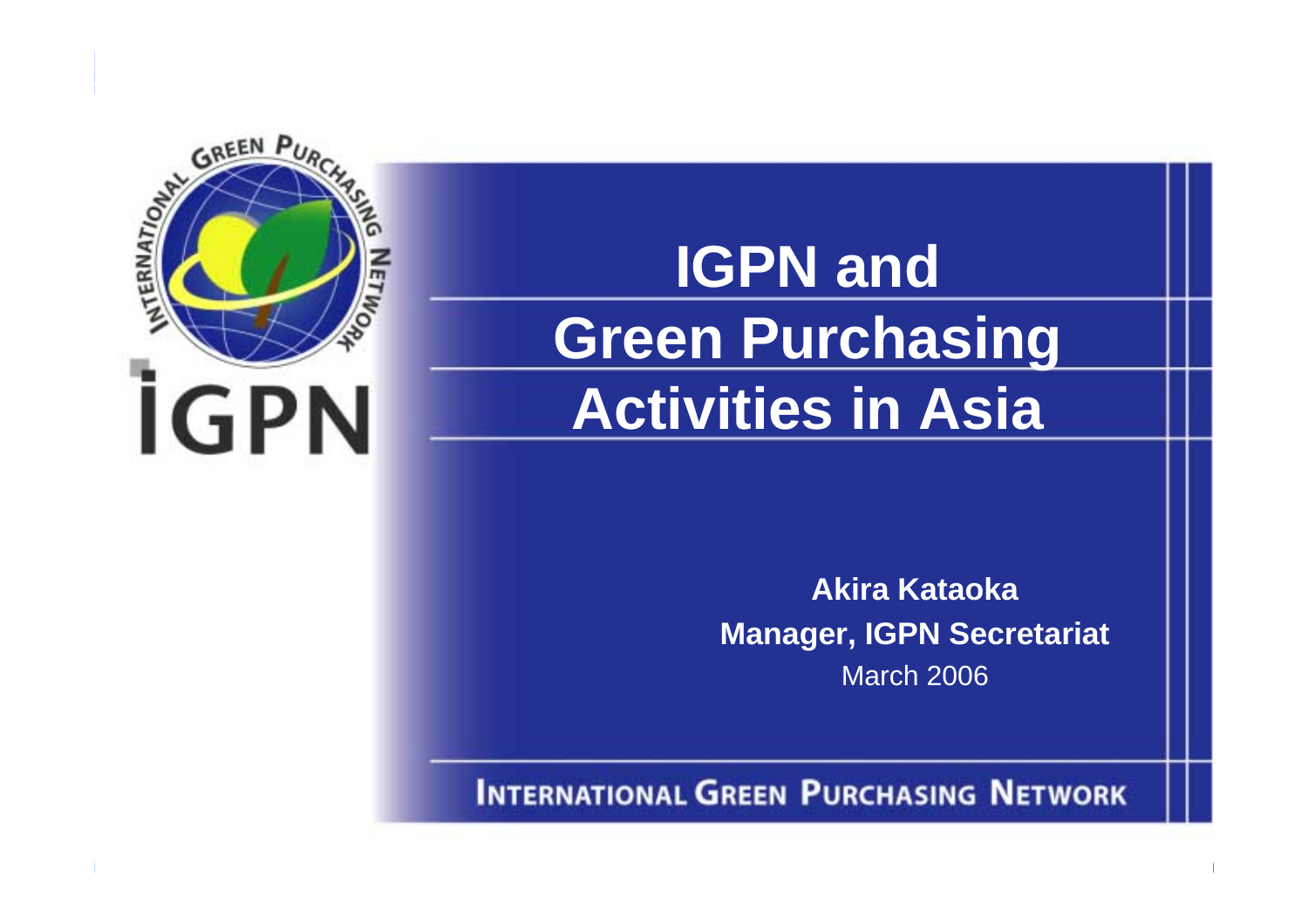# **Introduction to IGPN Introduction to IGPN**

- **Launched in April 2005**
- **Based on Sendai Declaration in October 2004**

## **Missions**

- **To promote the development of environmentally friendly products and services and Green Purchasing activities around the world**
- **To collect and share information on global Green Purchasing activities, the best examples, know-how, products information, purchasing policies and recent trends**
- **To harmonise the efforts of Green Purchasing and the development of environmentally friendly products and services from the global viewpoint**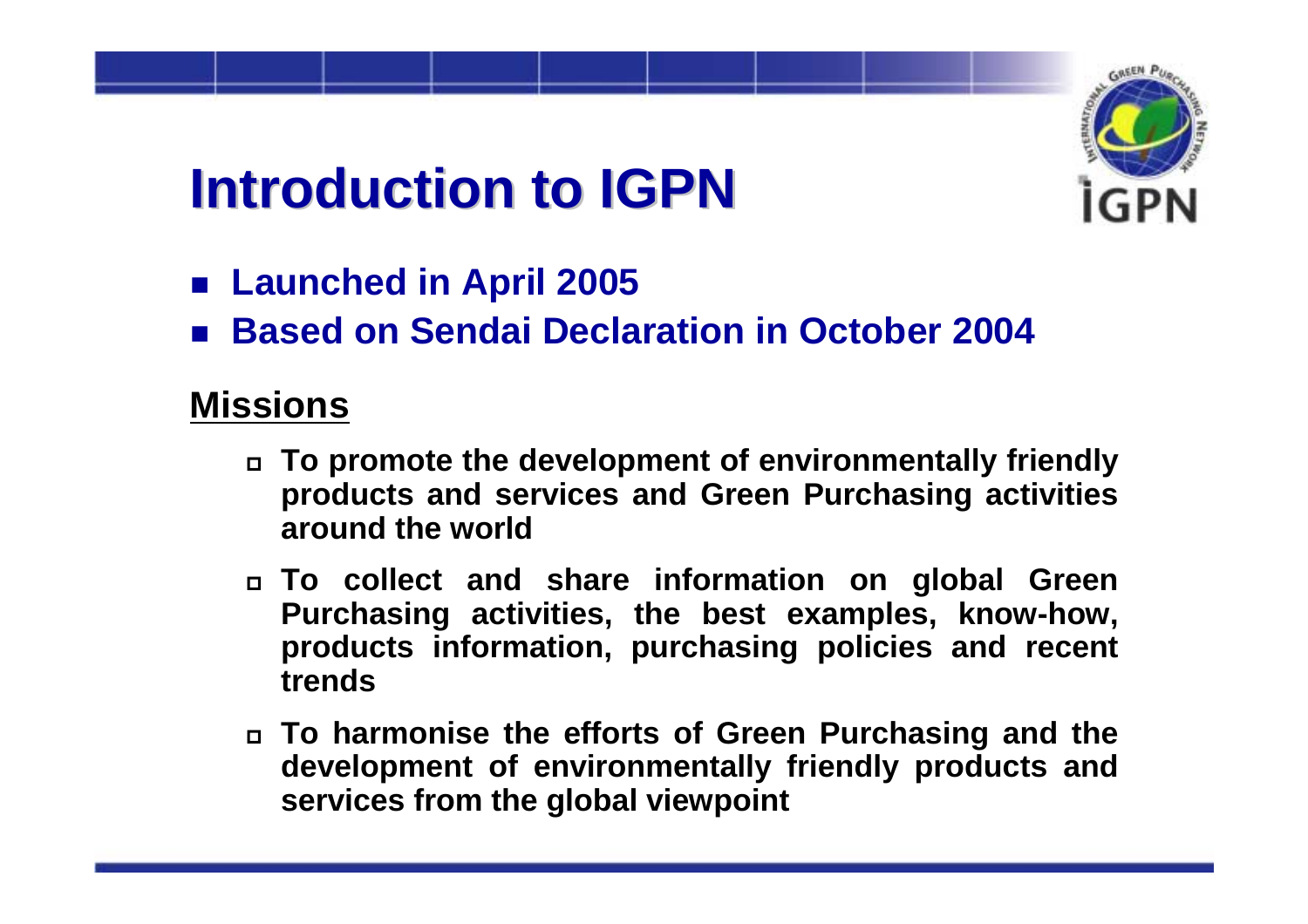

# **IGPN Organisational Structure**

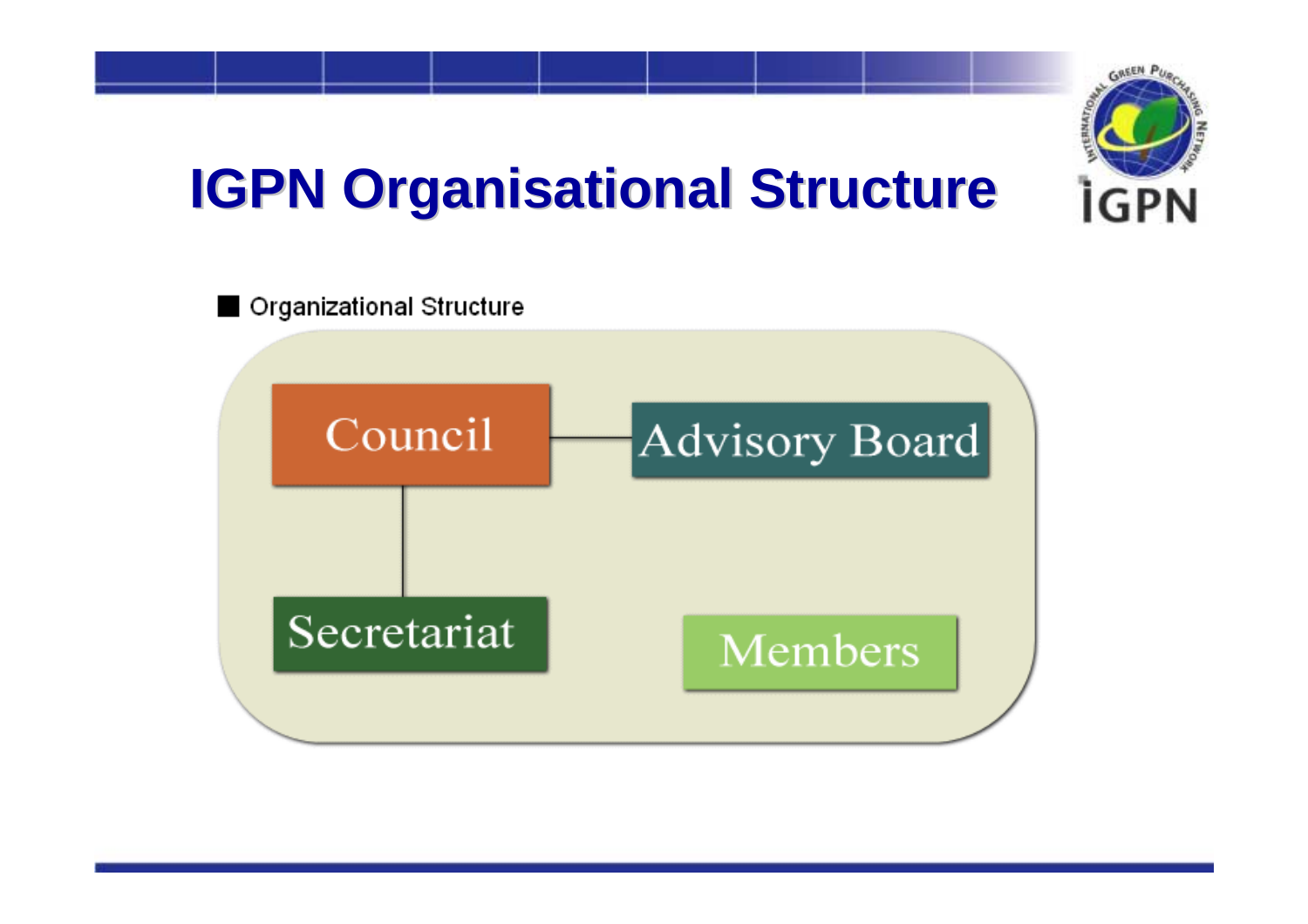

# **IGPN Council Members IGPN Council Members**

- **Green Purchasing Network (GPN) Prof. Ryoichi Yamamoto, Honorary Chair, The University of Tokyo**  \***IGPN Chairman**
- **ICLEI Konrad Otto-Zimmermann, Secretary General** \***IGPN Vice-Chairman**
- **Swedish Environmental Management Council (SEMC) Peter Nohrstedt, Lead Manager**
- **North American Green Purchasing Initiative (NAGPI) Scot Case, Director of procurement strategy**
- **Korean Green Purchasing Network Duk Seung Lee, Secretary General**
- **Green Purchasing Network Malaysia Kiyau Loo Lee, President**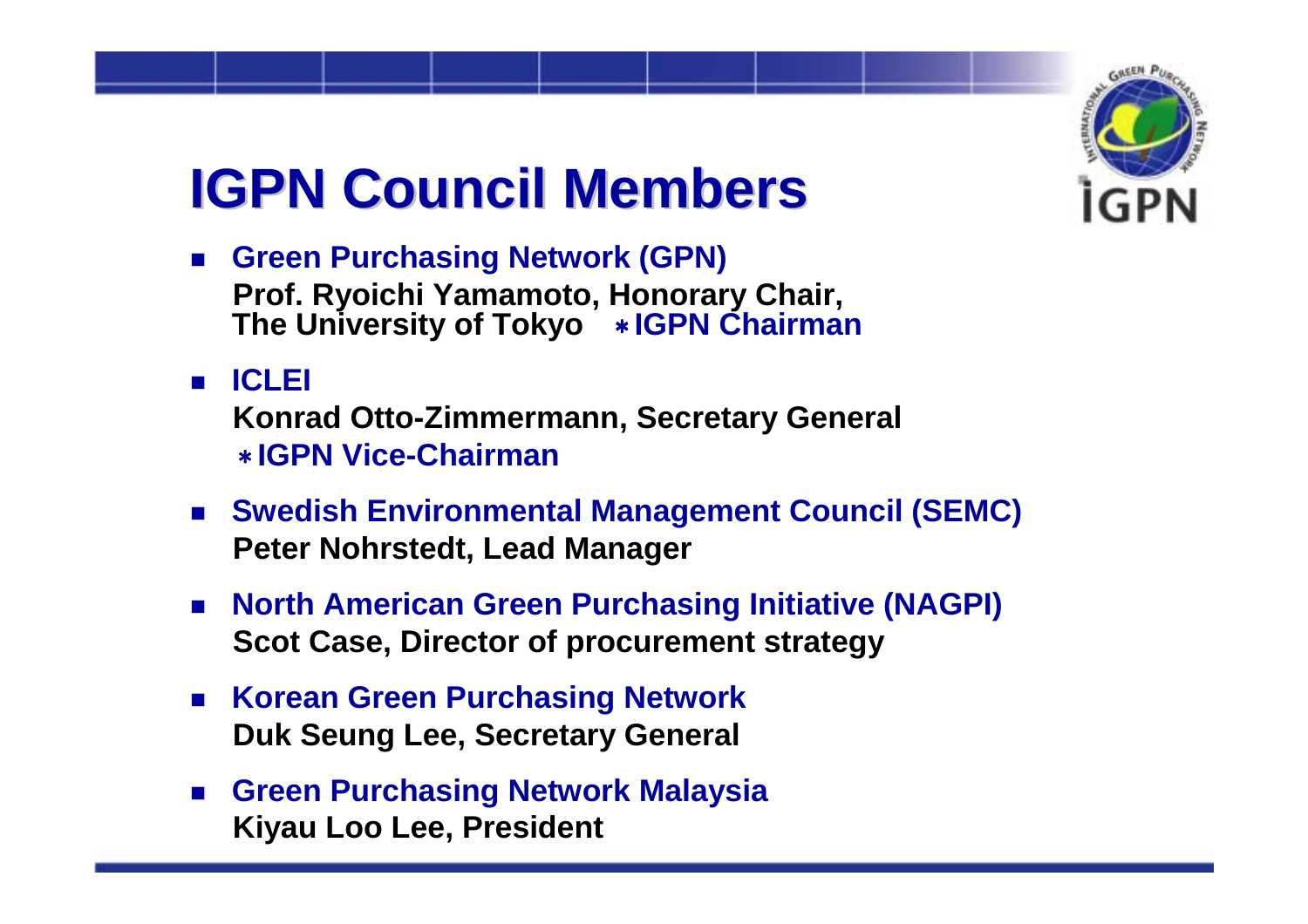

# **IGPN Advisory Board Members IGPN Advisory Board Members**

- ▉ **Chikako Takase, UN DESA**
- $\blacksquare$ **Monique Babuet, UNEP**
- $\blacksquare$ **Augustine Koh, Asian Productivity Organization (APO)**
- ▉ **Ning Yu, Global Ecolabelling Network (GEN)**
- ▉ **Christopher Browne, Environment Agency of England and Wales, UK**
- $\mathcal{L}$ **Julie Shannon, U.S. Environmental Protection Agency**
- $\blacksquare$  **Chen Yanping, Environmental Development Center of State Environmental Protection Administration, China / Environmental Certification Center of State Environmental Protection Administration, China**
- $\blacksquare$ **Dana Peterson, Ministry for the Environment, NZ**
- ▉ **Pongvipa Lohsomboon, Thai Environmental Institute (TEI)**
- ▉ **Hiroshi Kamagata, Ministry of the Environment (MOE), Japan**
- $\blacksquare$  **Hidefumi Ikeda, Ministry of Economy, Trade and Industry (METI), Japan**
- $\mathbf{r}$ **Takashi Arai, Sendai City**
- ▉ **Satoshi Mukuta, Nippon Keidanren**
- ▉ **Teruo Saito, Japan Environment Association (JEA)**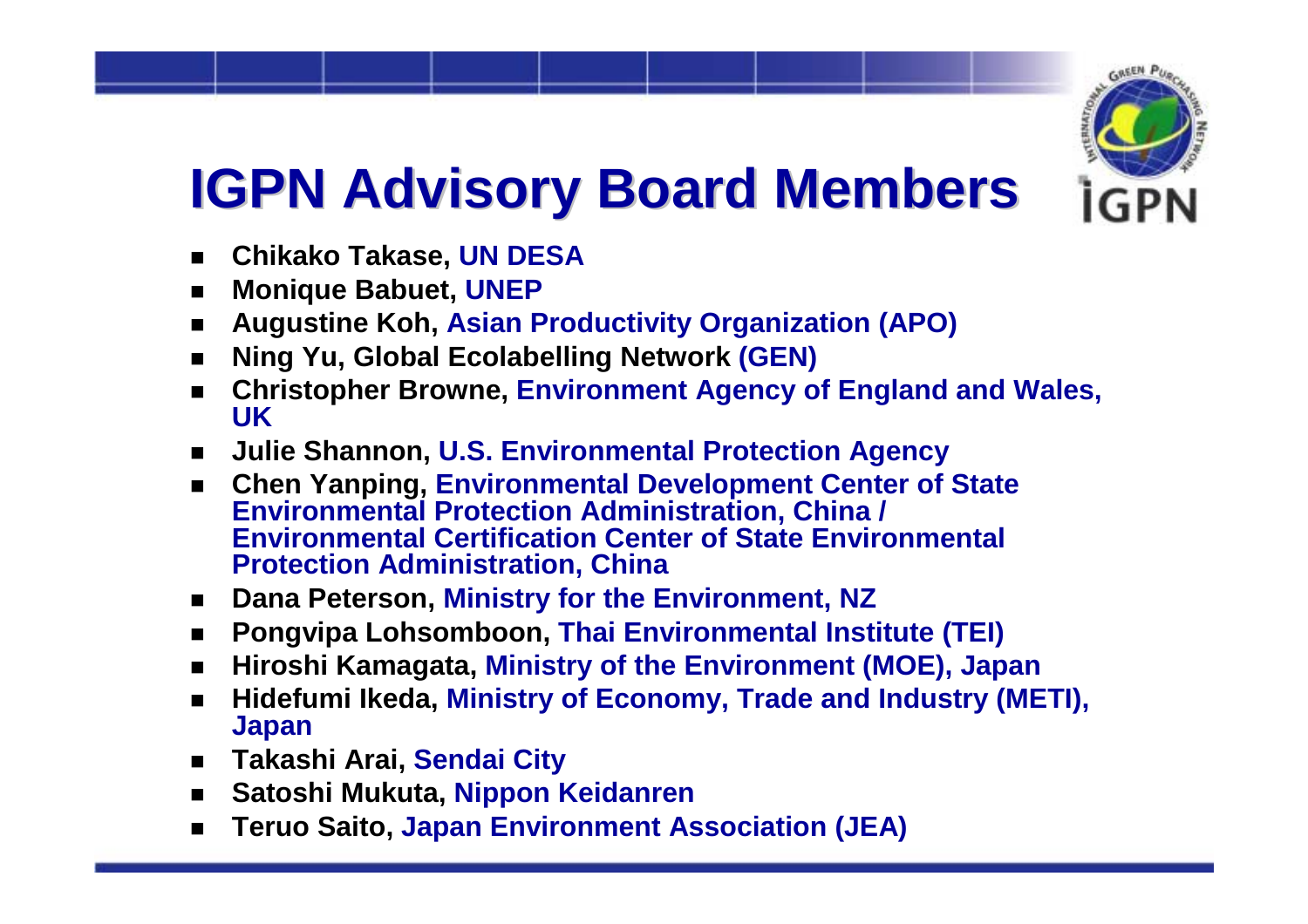

# **Responsibilities Responsibilities**

## **Council**

**Enact IGPN Charter, and approve modifications, matters concerning organisational management, project proposals and project reports (incl. budgets) and membership admissions**

### **Advisory Board**

**Give technical advice and guidance on IGPN activities based on past experience upon request of the Council or Secretariat**

### **Secretariat**

**Draft project proposals, conduct projects and manage financial administration. Currently the Secretariat is located within Green Purchasing Network (GPN) in Japan**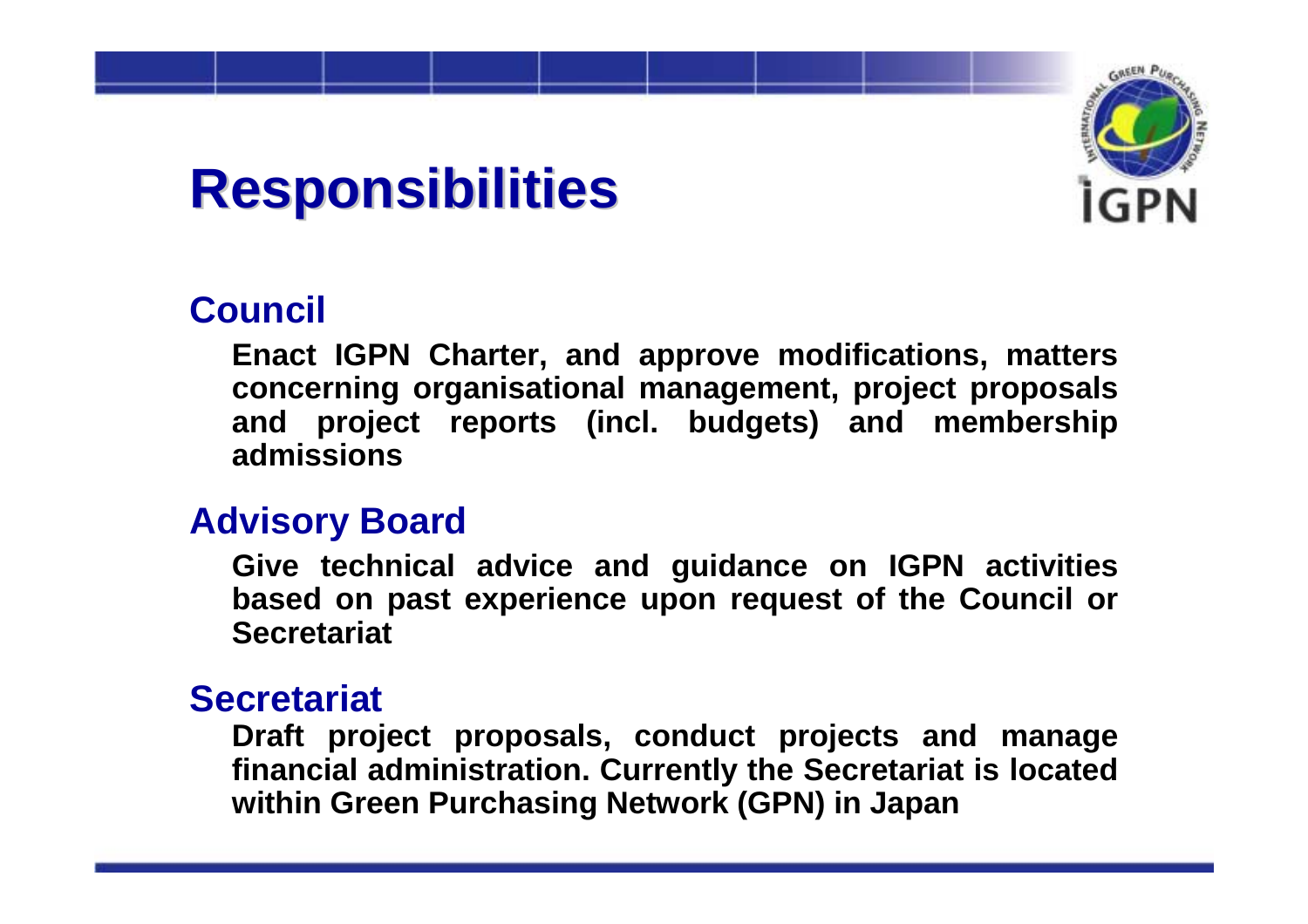

# **Plans for 2006 Plans for 2006**

## **Exchange information and develop international network**

- **Collecting and delivering information on Green Purchasing activities and latest trends on global level**
- **Holding workshops in Asian countries** 
	- **India (March), China (March), Singapore (November)**
- Holding the 2<sup>nd</sup> International Green Purchasing Conference **in Barcelona, Spain (September)**
	- $\Box$ **In conjunction with EcoProcura 2006**
- $\mathcal{L}^{\text{max}}$ **Developing Green Purchasing kit**
- $\blacksquare$ **Building global Green Purchasing database**
- $\blacksquare$  **Conducting analyses of Green Purchasing guidelines around the world**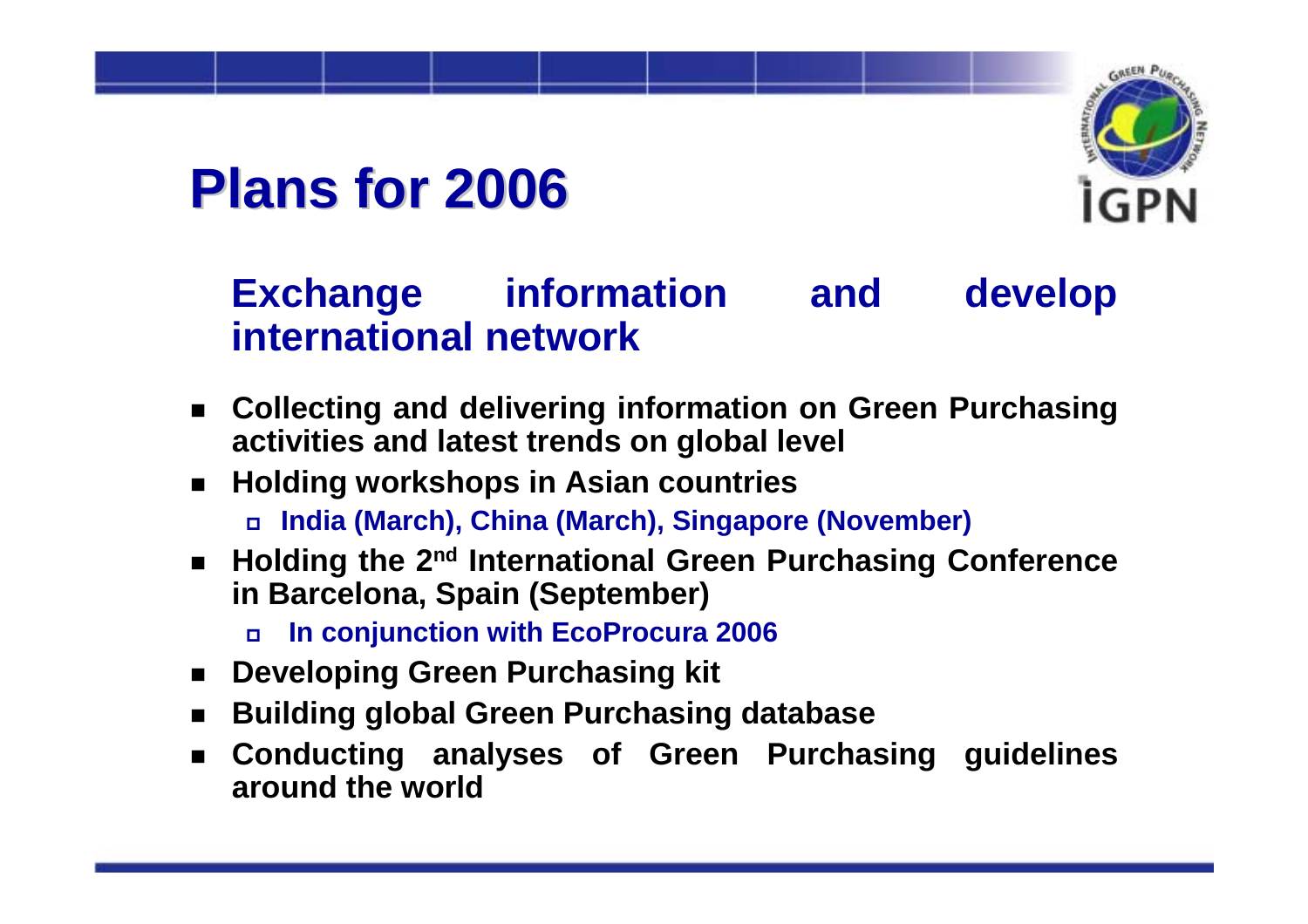# **The 2<sup>nd</sup> International Green Purchasing Conference Green Purchasing Conference**



- $\blacksquare$ **Date: 20th~21st September 2006**
- $\blacksquare$ **Place: Barcelona, Spain**
- $\blacksquare$  **Organised by:**
	- o **LEAP Project Consortium**
	- o **International Green Purchasing Network (IGPN)**
	- o **ICLEI**
- $\blacksquare$  **Supported by:**
	- z**Provincial and City Councils of Barcelona**
- $\blacksquare$ **Registration started in March**
- $\blacksquare$ **Deadline for Call for Paper: April**
- $\blacksquare$ **Further information: http://www.iclei.org/itc/ecoprocura2006**









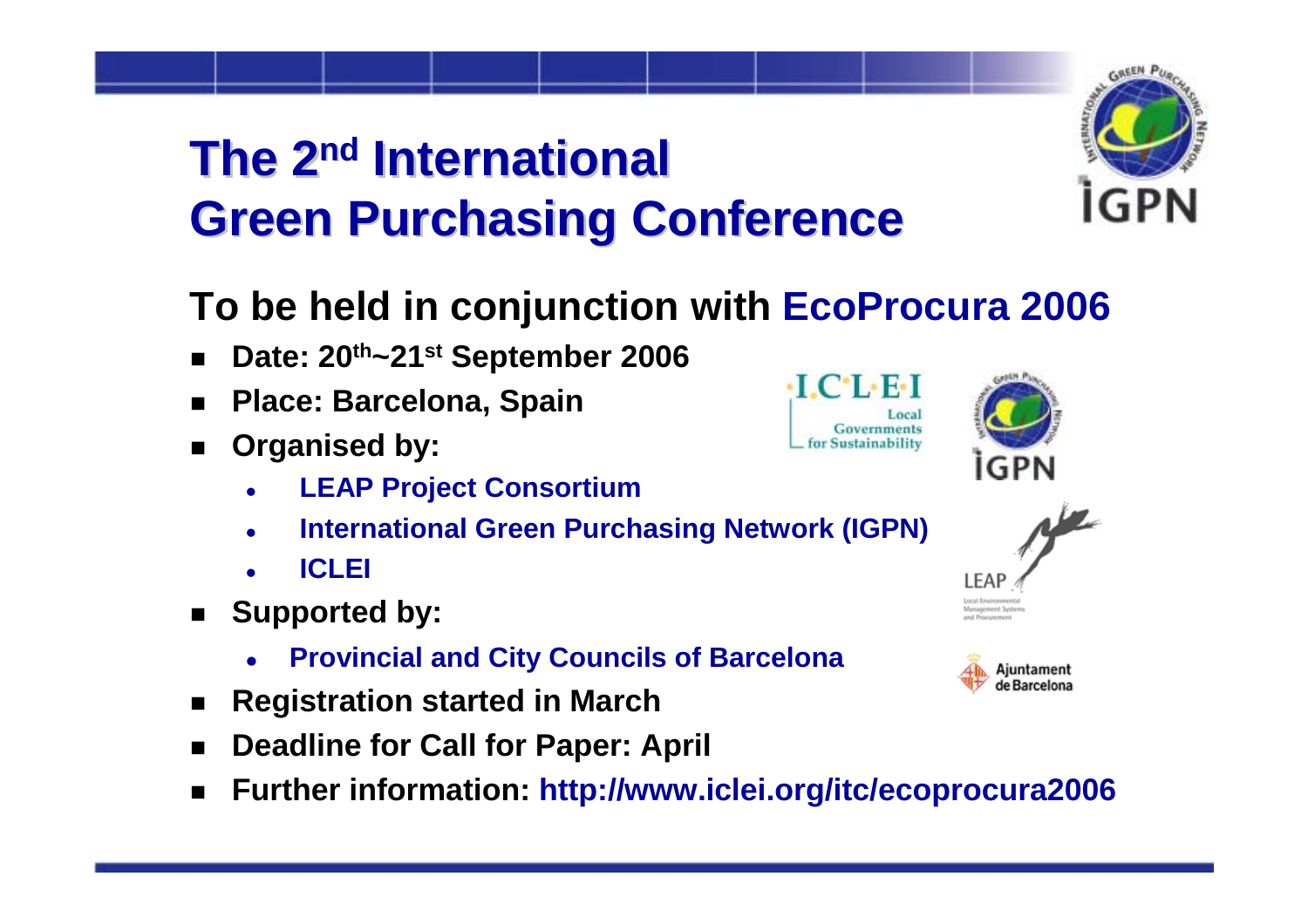

# **Implementation Plan for 2007 Implementation Plan for 2007**

## **Develop internationally harmonised activities**

- $\blacksquare$ **Holding workshops and an international conference**
- $\blacksquare$  **Drawing up Green Purchasing guidelines and developing product evaluation tools**
- $\blacksquare$  **Implementing means to measure the effectiveness of Green Purchasing, developing evaluation methods and conducting research through international collaboration**
- $\blacksquare$  **Implementing market research to contribute to promotion of Green Purchasing**
- $\blacksquare$ **Developing training materials and programs**
- $\blacksquare$ **Creating an international commendation system**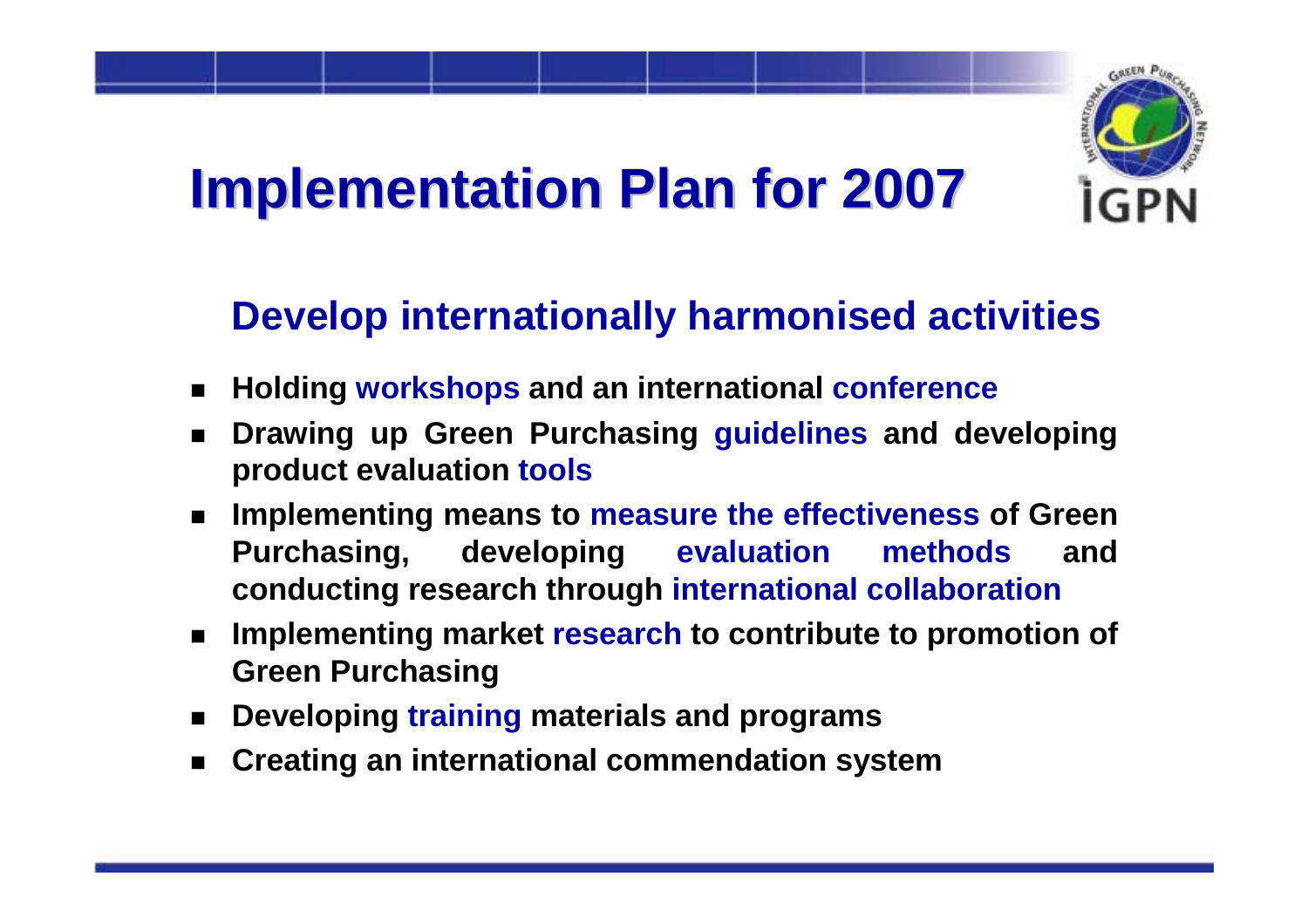

# **Share information, experience and Share information, experience and know-how via Internet how via Internet**



The International Green Purchasing Network (IGPN) is an organization which promotes Green Purchasing around the globe by coordinating those who take the initiative in implementing Green Purchasing toward austainable consumption and production. The network consists of international organizations, businesses, governmental

About IGPN News Archive **Global Activities** Guidelines and Criteria Members' Only Forum Events New Membership Recruitment Contact Us

> **Ve** Tros Web Eller | Google Search



### What's New!

organizations, local authorities and NGDs

| December 22.                 | The information on the Office of the Federal Environmental Eascative of the USA is |
|------------------------------|------------------------------------------------------------------------------------|
| 2009-                        | new available from the IGPN web site.                                              |
| December 1.<br>2005          | IGPM now offers memberships 1                                                      |
| November 34.                 | The 2rat International Green Purchasing Conference is to 5400 place in conjunction |
| 2006                         | with EcoProcura 2008 in Barcelorus, Spain,                                         |
| Movember 24.                 | A tiel of information on various swents in the UK. Canada, Switzerland and New     |
| 2005                         | Exclured to now available!                                                         |
| November 7,<br>2005          | GPN to exhibit on Food in Eco-Products 2009                                        |
| November 7.<br>2005          | Bio-Plastics Green Purchasing Research Group to be Barn                            |
| October 11.                  | (CPM held International Symposium on Green Purchasing in Bangkok on 7th            |
| 2005                         | October 2005                                                                       |
| Gotober 11.<br>2005          | China, Japan, Korea to Utikas IGPN.                                                |
| September 20.<br><b>BOOK</b> | LN Sustainable Procurement Task Force to Publish Report Early 3006                 |
| <b>September 13.</b>         | Agenda for the IGPN International Symposium in Bangkok is now available at Event   |
| <b>ROOM</b>                  | Calendar.                                                                          |

Peterschicker Direct Purchasing Melwork (10/98) Construct Abyarda Jr (01-67; Jinguardas, Wellsyarda), TD450 1307-0001, Issue), Phone ad L3-3406-5155 Parcelli -5-3405-5100 E-mail: Ignistimatureal rie ar

> Harler I Nises Achieve | Abdult ISPN 1 Slobal Activities | Standard Criticia | Moldawa' Cittig Forals | illumits New Mordotship Rotruitment / Contact Us

> > Copyright @ 2006 (GPN At Higher Reserved

### **http://www.igpn/org**



### **Global Activities**

Here you will find a several tables of the Matrix of Global Activities for Green Purchasing. which was developed as a lool to compare and contrast activities of various organizations around the globe. bo- Details of Global Activities.

### World Area



**MEMBER ALISTMALIA BRAZA CANADA** CROATIA CZECH **BI** GERMANY GREECE **HONG KONS INCAN JAPAN** 

The Australian Environmental Lubaling Association Inc (AELA) Associacao Brasileira de Normas Tecnicas (ABNT) Terre Choice Environmental Service Inc. Environment Ceneda Motors of Environmental Pertaction and Physical Planning Republic Ministry of the Environment European Commission - DO ENVIRONMENT (GE) Federal Environmental Agency (FEA) 63405, Sapreme Council for Americas the Ensisted (GC) Green Council (HKFEP) tiong Kong Federation of Environmental Protection (HOTEP) Limited Cartral Policitor: Contral Board(CPOS)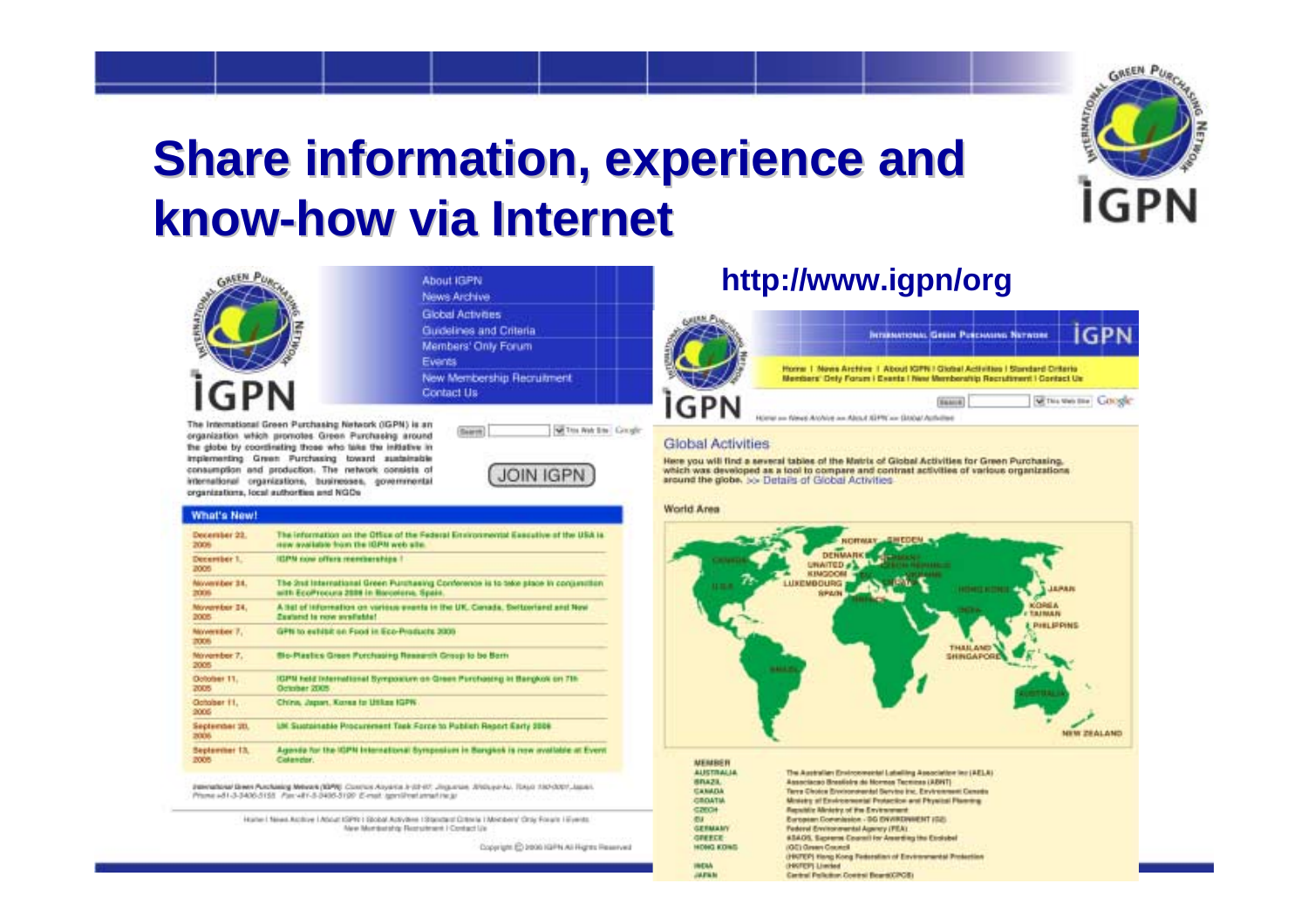# **IGPN Mid-Term Goal**



- **Expand Green Purchasing activities in developing countries/regions with large populations with fast growing economy E.g. South East Asia and China**
- **IGPN aims to disseminate Green Purchasing activities around the world and contribute to the creation of a sustainable society.**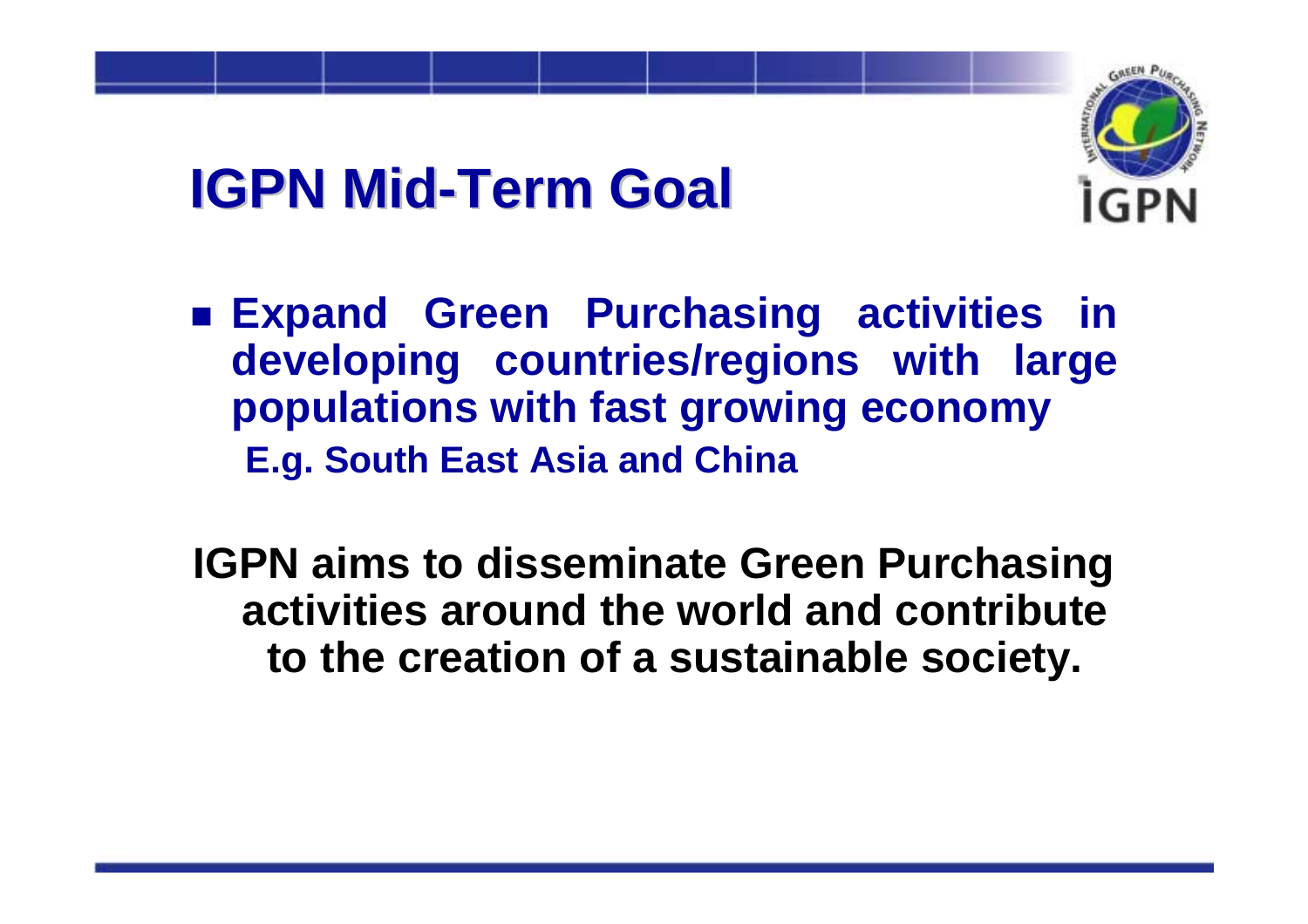

# **Green Purchasing Activities in Asian Countries Activities in Asian Countries**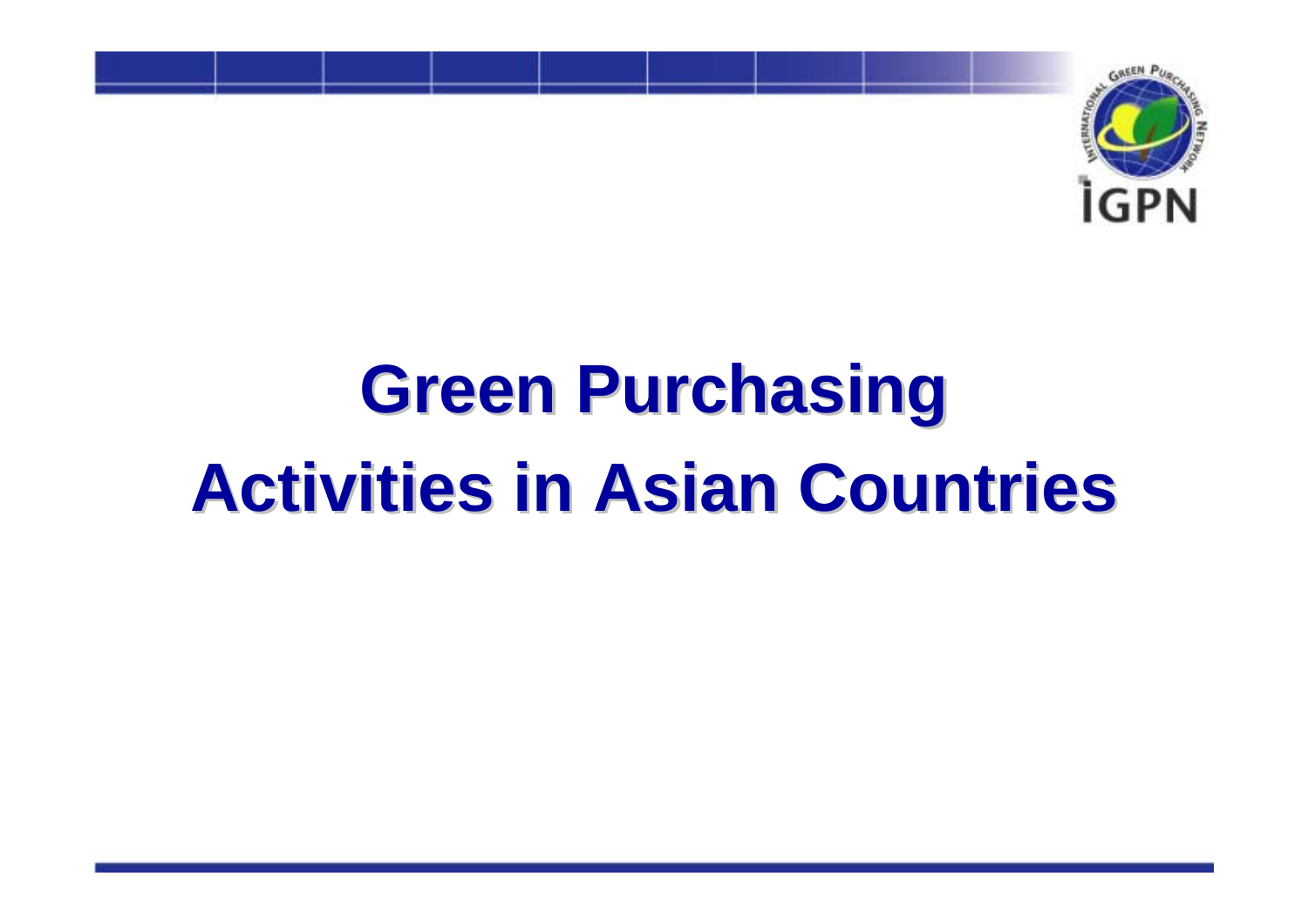# **TAIWANGreen Purchasing Activities Green Purchasing Activities**

- **Legal Base**
	- **Energy Conservation Act, Government Procurement Act and Notice on Implementation of Resource Conservation Activities**
- **Governments shall preferentially purchase products on designated list**
- **Designated categories include office paper, stationary, computer, refrigerators, air conditioners, water saving toilets etc.**
- **73.8% purchasing ratio in designated categories in 2003 (much above 50% target)**
- **If purchasers do not conform to requirements, finance departments may refuse payment**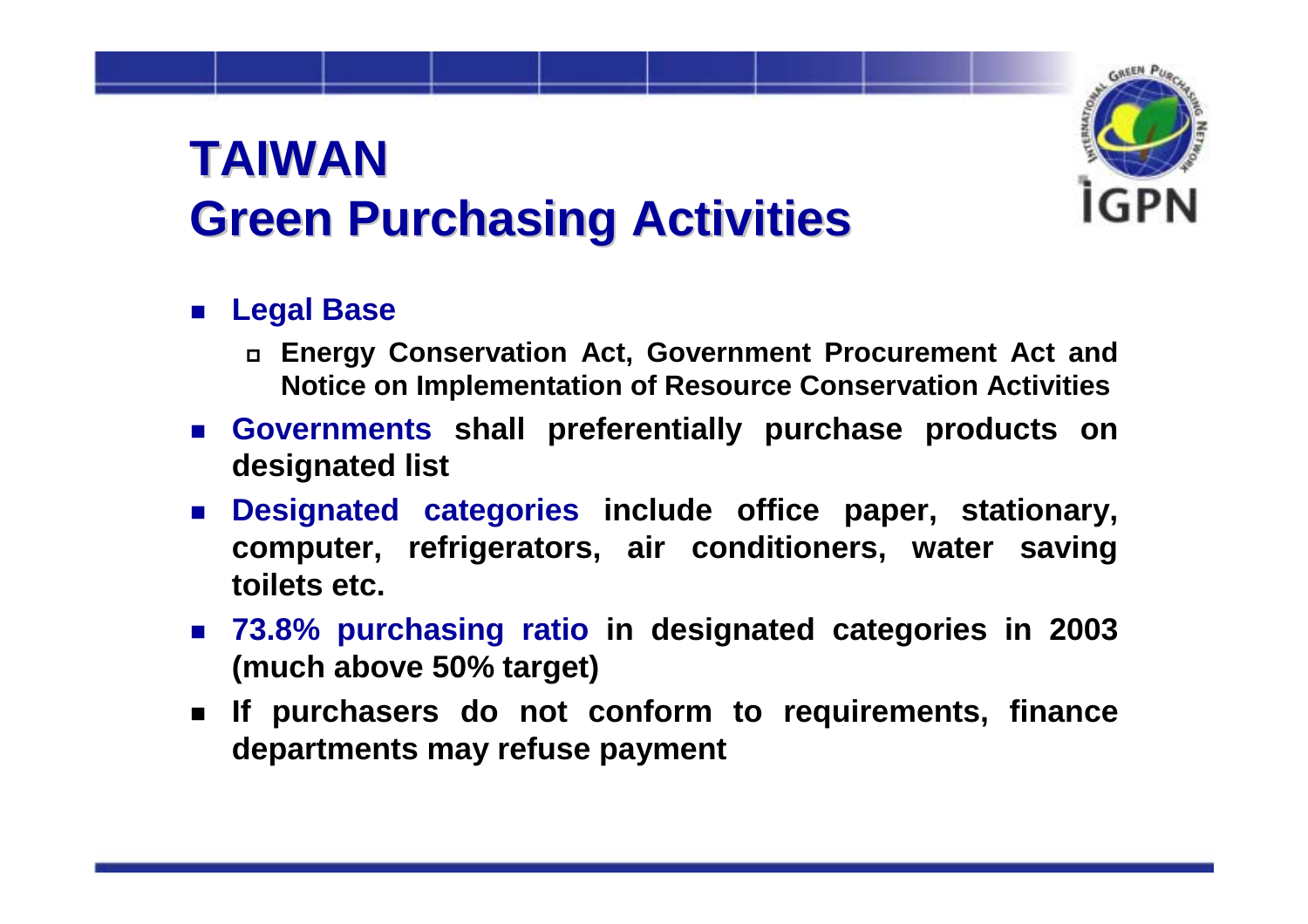

# **CHINAGreen Purchasing Activities Green Purchasing Activities**

### **Government Procurement Law**

- **Enacted in 2003**
- **Current legal base for Green Purchasing**
- **Prescribe government to purchase environmentally friendly products**

### **Emerging trends**

- **Local authorities making policies to promote Green Purchasing**
- **The Olympic Commission of Beijing implements Green Purchasing**
- **Large-scale public works invite bidding for green products**
- **Plan to develop Green Purchasing law and/or relevant regulations to promote Green Purchasing by around 2010**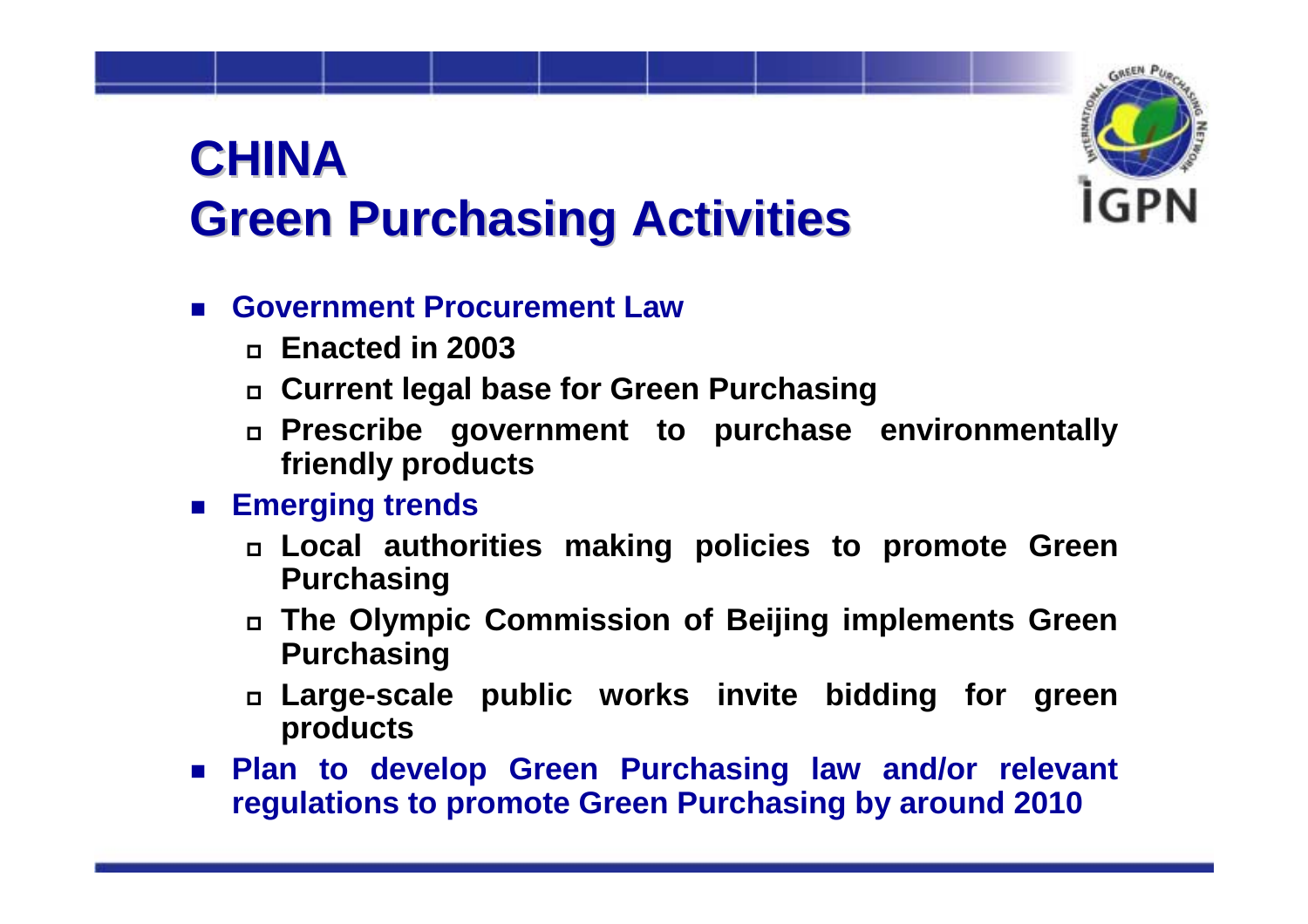# **JAPAN**



# **Green Purchasing Activities Green Purchasing Activities**

- Green Purchasing Network (GPN)
	- **Founded in 1996 by governments, businesses and associations**
	- **Currently has 2,800 members (2,200 companies, 300 governments, 300 NGOs)**
	- **Established 15 purchasing guidelines, product DB (12,000 products registered), hotel DB, award system, training/seminars, etc.**
- Government Green Purchasing Law
	- **Green Purchasing Law enacted in 2000 and enforced since 2001**
	- **All state ministries & agencies must draw up annual green procurement policy, implement plan and report results**
	- **All state institutions obliged to purchase designated procurement items**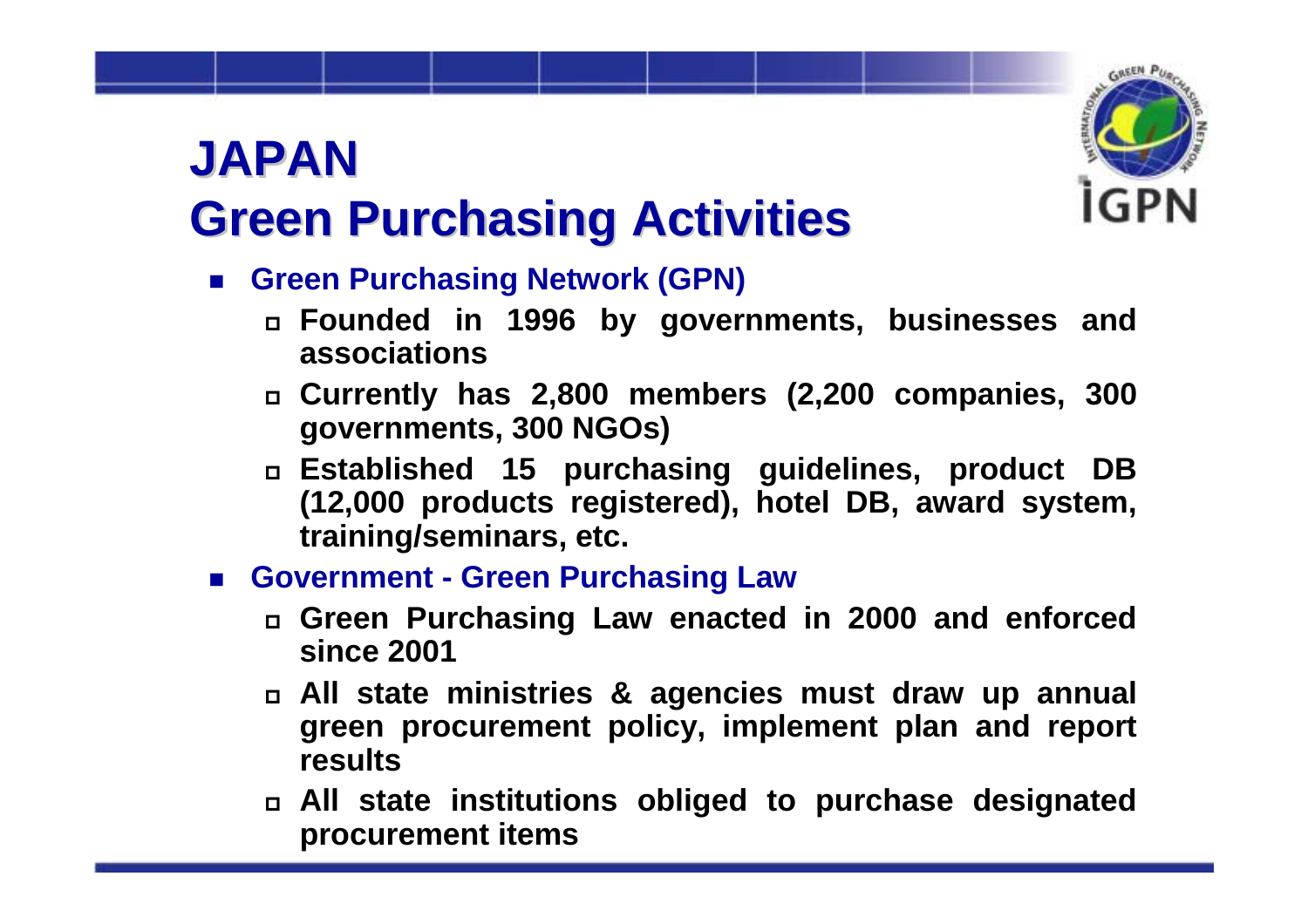# **JAPANGreen Purchasing Activities Green Purchasing Activities**

- $\blacksquare$  **Eco Mark Programme**
	- **Established by Japan Environment Association (JEA) and widely in use since 1989**



**Currently 5,000 certified products within 45 categories**

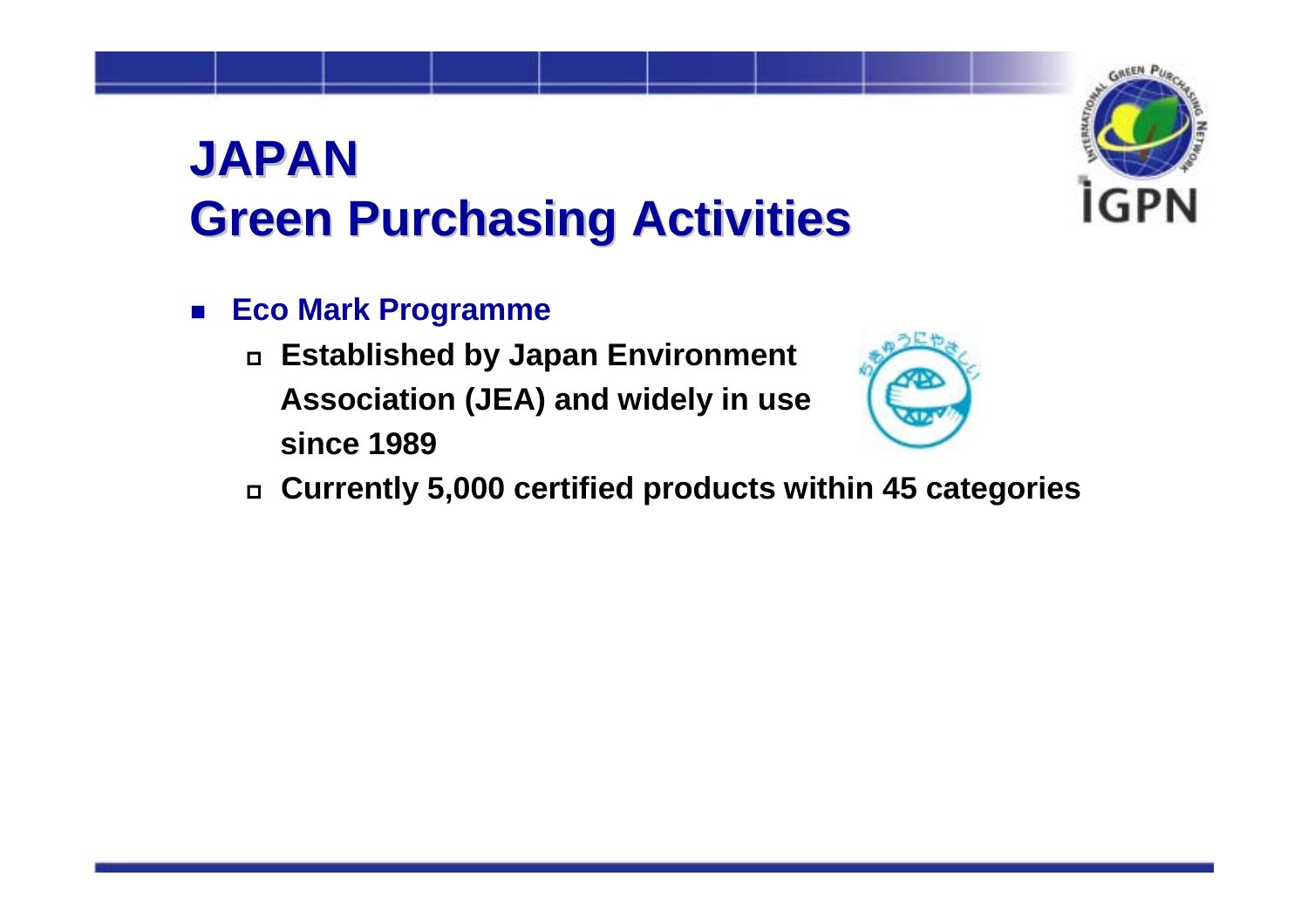# **KOREAGreen Purchasing Activities Green Purchasing Activities**

## **Green Purchasing Law**

- **Adopted in Dec 2004 and enforced since July 2005**
- **Public agencies obliged to purchase environmentally friendly products (Eco-Products)**
- ¾ **Definition of Eco-Products:**
	- z **Korea Eco-Label certified products or products satisfying certification criteria** OREA ECO-LA
	- z **Good Recycled Mark certified products or products satisfying certification criteria**
	- z **Other eco-products satisfying criteria set by the MoE**



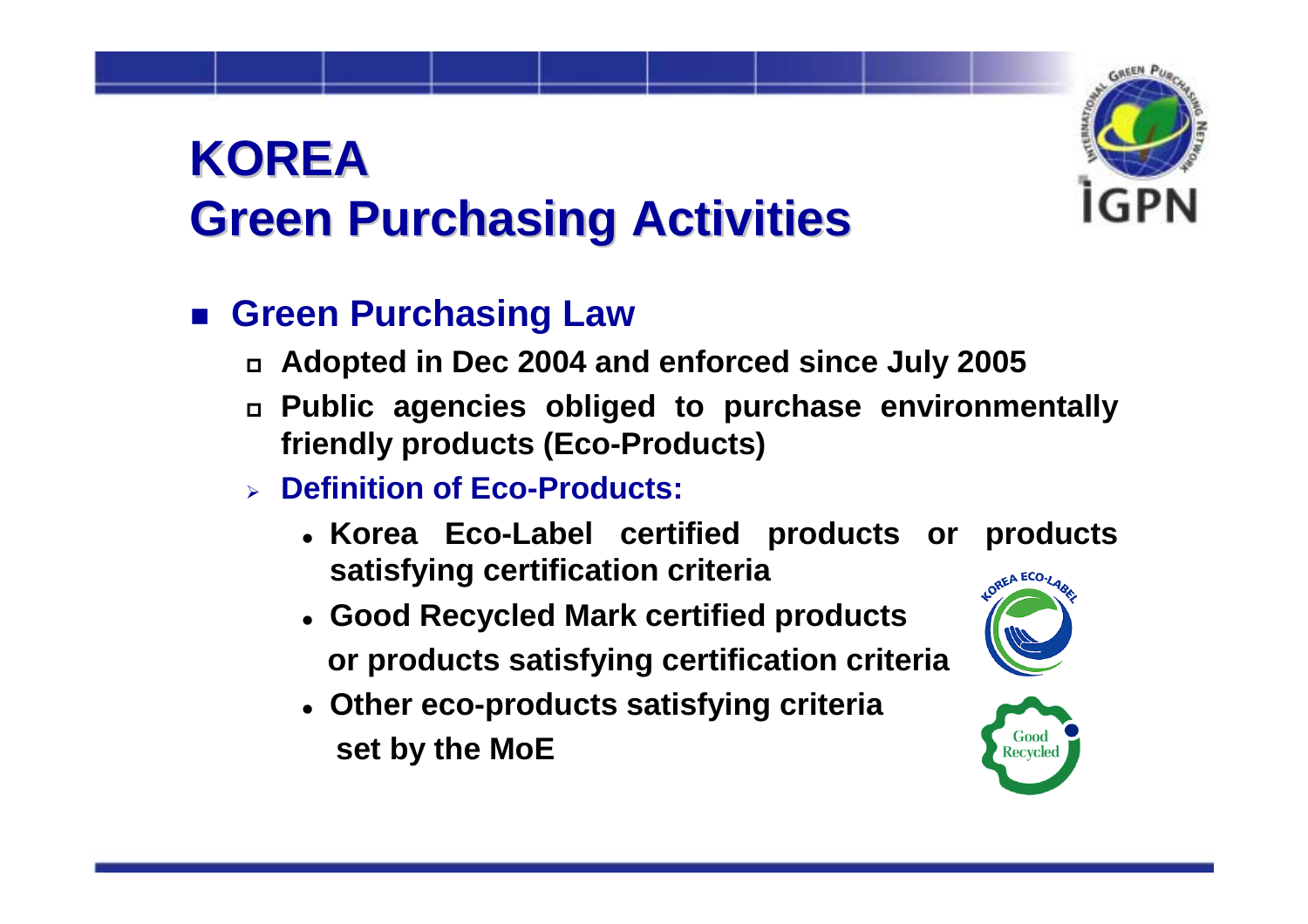# **KOREA**



# **Green Purchasing Activities Green Purchasing Activities**

- **Green Purchasing Law (cont'd)**
	- **MoE annually sets up Purchasing Guidelines of Eco-Products**
	- **Public agencies shall announce purchasing plans of Eco-Products, practice, and report annual performance**
	- **Preferential grants of environment-related subsidies provided to local governments**
	- **KOECO (Korea Eco-Products Institute) established to provide information, develop criteria and educate officials**
- **Korean Green Purchasing Network**
	- **Established in 1999 based on Green Consumer Network**
	- **Draws up purchasing guidelines, publish eco-products catalogue, give awards, conduct survey, etc.**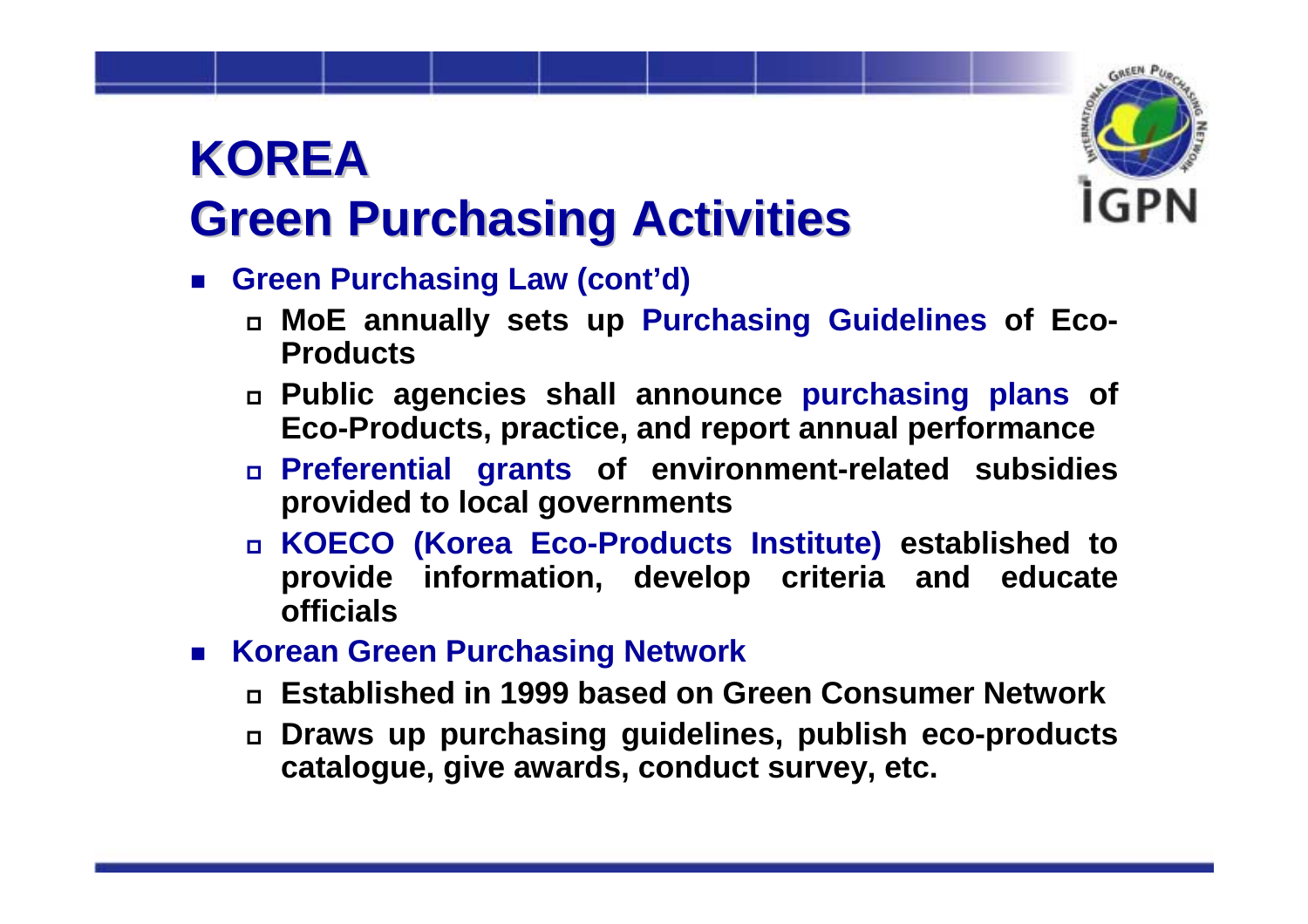# **THAILAND THAILANDGreen Purchasing Activities Green Purchasing Activities**

- **Thai Green Purchasing Network founded in August 2004 under the project "Development of Greening the Supply Chain (GSC) Model for Use in Thailand"**
- **Secretariat: Thailand Environment Institute**
- **Missions**
	- **To define concept and definition of "Green Purchasing and Procurement" and "Green Product" in Thailand**
	- **To gather information and materials related to "green products" and disseminate to public**
	- **To provide guidelines about Green Purchasing procedure "best practices".**
	- **To raise consumers' awareness on Green Purchasing policy and green products in Thailand**
	- $\Box$  **To organise information exchange forum among members and other organizations**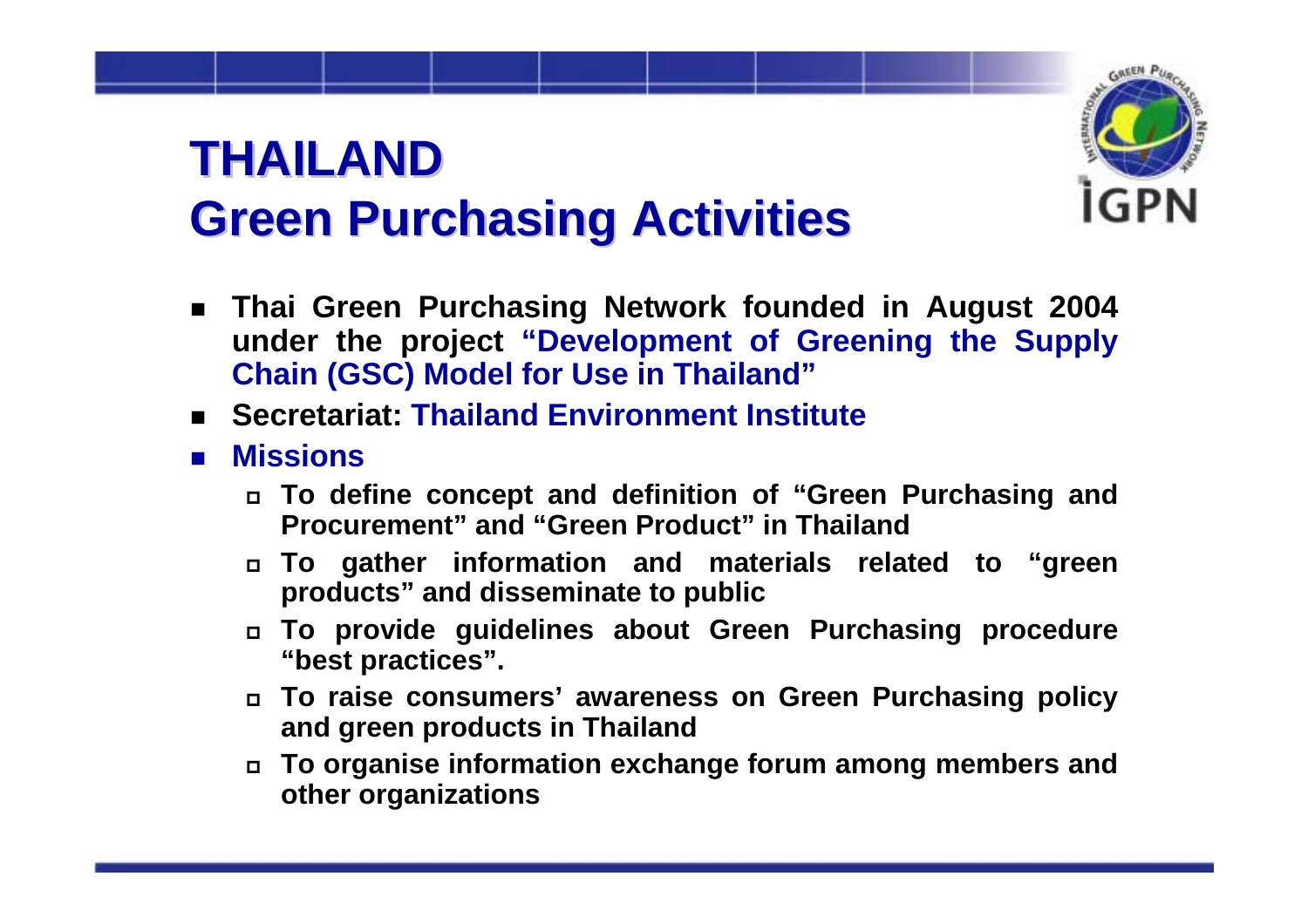# **Conclusions Conclusions**



- $\mathbb{R}^2$  **Governments across the world already started Green Purchasing and have made considerable successes.**
- **Legal framework securing Green Purchasing is necessary.**
- **Businesses expected to practice Green Purchasing as well as to supply eco-products.**
- $\blacksquare$  Provision of product-related environmental **information is essential.**
- **International sharing of good experiences, information and know-how will contribute to dissemination of Green Purchasing.**